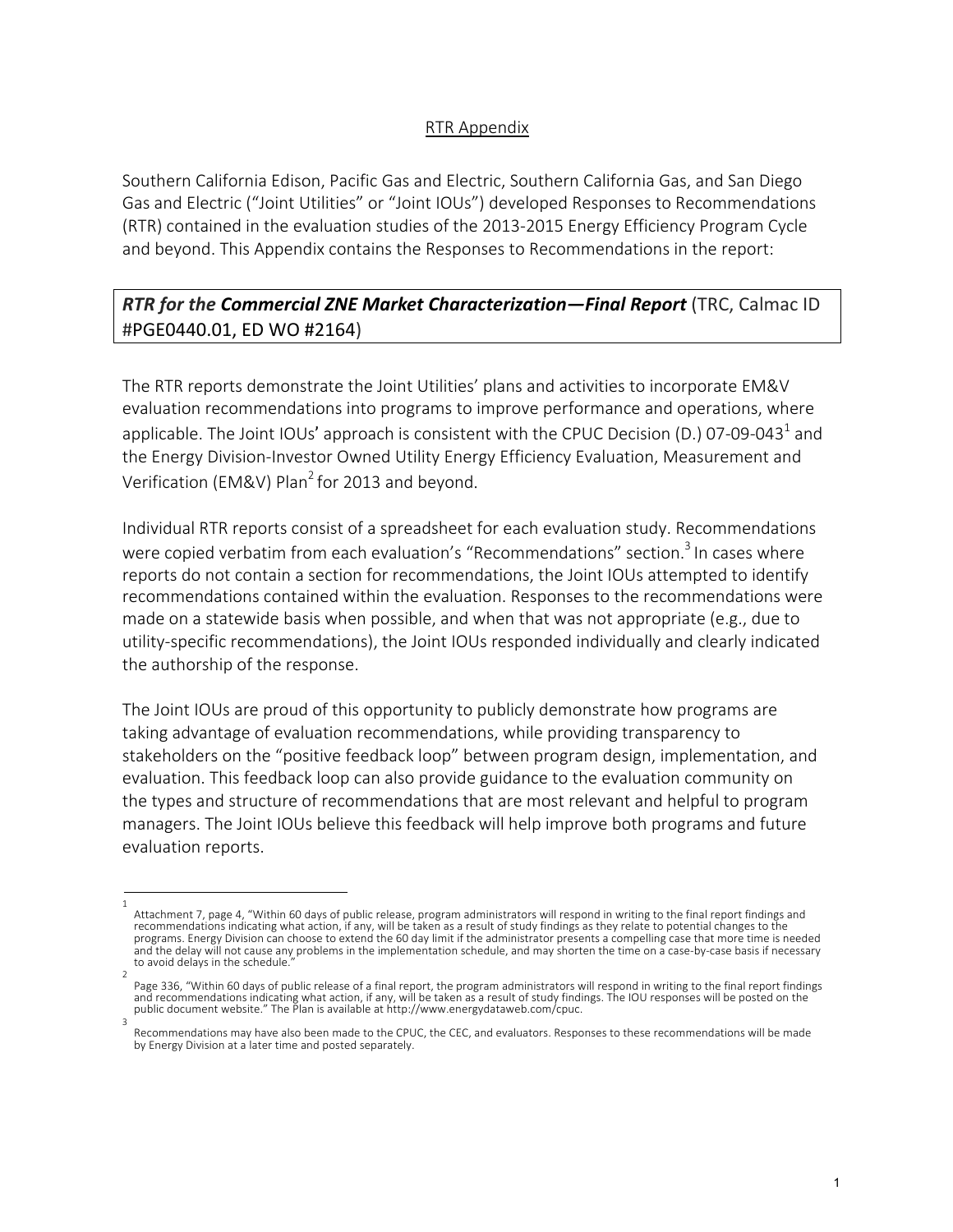## **Response to Recommendations (RTR) in Impact, Process, and Market Assessment Studies**

**Study Title:** Commercial ZNE Market Characterization—Final Report **Program:** Multiple **Author:** TRC **Calmac ID:** PGE0440.01 **ED WO:** 2164 **Link to Report:** http://calmac.org/publications/IOU\_-\_TRC\_Comm\_ZNE\_Mkt\_Char\_Final.pdf

|                |                                                                                                                                                                                                            |                                                                                                                                                                                                                                                                                                                                   |                                                                                                |                                                           | <b>PG&amp;E</b> (if applicable)                                                                                                                                                                                                                                                                                                                                                                                                                                                                                                                                                  | <b>SCE</b> (if applicable)                                |                                                                                                                                                                                                                                                                                                                                                                                                                                                                                                                    |                                                        | <b>SCG</b> (if applicable)                                                                                                                                                                                                                                     | <b>SDG&amp;E</b> (if applicable)                          |                                                                                                                                                                                                                                 |
|----------------|------------------------------------------------------------------------------------------------------------------------------------------------------------------------------------------------------------|-----------------------------------------------------------------------------------------------------------------------------------------------------------------------------------------------------------------------------------------------------------------------------------------------------------------------------------|------------------------------------------------------------------------------------------------|-----------------------------------------------------------|----------------------------------------------------------------------------------------------------------------------------------------------------------------------------------------------------------------------------------------------------------------------------------------------------------------------------------------------------------------------------------------------------------------------------------------------------------------------------------------------------------------------------------------------------------------------------------|-----------------------------------------------------------|--------------------------------------------------------------------------------------------------------------------------------------------------------------------------------------------------------------------------------------------------------------------------------------------------------------------------------------------------------------------------------------------------------------------------------------------------------------------------------------------------------------------|--------------------------------------------------------|----------------------------------------------------------------------------------------------------------------------------------------------------------------------------------------------------------------------------------------------------------------|-----------------------------------------------------------|---------------------------------------------------------------------------------------------------------------------------------------------------------------------------------------------------------------------------------|
| Item<br>#      | <b>Findings</b>                                                                                                                                                                                            | <b>Best Practice /</b><br><b>Recommendations</b><br>(Verbatim from<br><b>Final Report)</b>                                                                                                                                                                                                                                        | <b>Recommendation</b><br><b>Recipient</b>                                                      | <b>Disposition</b>                                        | <b>Disposition Notes</b>                                                                                                                                                                                                                                                                                                                                                                                                                                                                                                                                                         | <b>Disposition</b>                                        | <b>Disposition Notes</b>                                                                                                                                                                                                                                                                                                                                                                                                                                                                                           | <b>Disposition</b>                                     | <b>Disposition Notes</b>                                                                                                                                                                                                                                       | <b>Disposition</b>                                        | <b>Disposition Notes</b>                                                                                                                                                                                                        |
| 1              | Since the study was<br>scoped, the State has<br>increased its focus on<br>greenhouse gas (GHG)<br>reduction.                                                                                               | Revisit ZNE goals to meet<br>GHG emissions and demand<br>response needs.<br>• Investigate options for<br>achieving ZNE in proto-<br>type buildings, and their<br>impacts on GHG and de-<br>mand.<br>• Identify a new loading<br>order for efficiency, re-<br>newables, and load man-<br>agement by building<br>type and location. | If incorrect,<br>please<br>indicate and<br>redirect in notes<br>IOUs (lead);<br>CPUC (support) | Choose:<br>Accepted,<br>Rejected, or<br>Other<br>Accepted | Examples:<br>Describe specific program change,<br>give reason for rejection, or indicate<br>that it's under further review.<br>The goals and load order for efficiency<br>are defined by the CPUC, not the IOU.<br>If this order is changed by CPUC di-<br>rective, PG&E will follow the revised<br>prescribed loading order and goals.<br>GHG, carbon, and carbon equivalent<br>source metrics have become the focus<br>for current and future codes.<br>Examples of such source energy met-<br>rics are EDR, low GWB refrigerants,<br>electrification, clean energy grid, etc. | Choose:<br>Accepted,<br>Rejected, or<br>Other<br>Accepted | Examples:<br>Describe specific program change,<br>give reason for rejection, or indicate<br>that it's under further review.<br>Focused on encouraging customers to<br>participate in Savings By Design's<br>whole building approach (WBA). The<br>WBA promotes a comprehensive,<br>multi-measure approach to increasing<br>the energy efficiency of a new build-<br>ing. This approach encourages ZNE as<br>well as greenhouse gas reduction<br>through recommendations such as<br>electricity sourced appliances. | Choose:<br>Accepted,<br>Rejected, or<br>Other<br>Other | Examples:<br>Describe specific program change,<br>give reason for rejection, or indicate<br>that it's under further review.<br>CEC determines loading order, not<br>IOUs or the CPUC; Goals are set by<br>CPUC, not IOUs. CEC should lead and<br>CPUC support. | Choose:<br>Accepted,<br>Rejected, or<br>Other<br>Accepted | Examples:<br>Describe specific program change,<br>give reason for rejection, or indicate<br>that it's under further review.<br>We think it's important to evaluate<br>the ZNE goals to ensure GHG emis-<br>sions goals are met. |
| $\overline{2}$ | Cost-effectiveness re-<br>quirements prohibit<br>aggressive action.<br>Cost-effectiveness cal-<br>culations are based on<br>energy savings, but<br>non-energy benefits<br>(NEBs) can be signifi-<br>cant.  | Monetize non-energy bene-<br>fits (NEBs).<br>• Quantify NEBs through<br>literature review and<br>program-incentivized oc-<br>cupant surveys.<br>• Include customer and<br>utility NEBs in cost-effec-<br>tiveness calculations.                                                                                                   | CPUC (lead);<br>IOUs (support)                                                                 | Other                                                     | The magnitude of time, effort, cost,<br>and complexity to develop and gain<br>agreement from all stakeholders on<br>the monetary value of NEB's is im-<br>mense. This is beyond the role of the<br>utilities alone, but if the CPUC incor-<br>porate NEBs in the cost effectiveness<br>tool (CET), the emissions offset could<br>be significant. Under CPUC direction,<br>PG&E would participate in said NEBs<br>monetization efforts.                                                                                                                                           | Accepted                                                  | One area needing further discussion is<br>how the "program-incentivized occu-<br>pant surveys" are implemented.<br>Should it be offered through the SBD<br>replacement program or through an<br>independent service such as is offered<br>through the Measurement and Evalu-<br>ation support organization?                                                                                                                                                                                                        |                                                        |                                                                                                                                                                                                                                                                | Accepted                                                  | This could be beneficial to both cus-<br>tomers and the utilities. We also need<br>CPUC to update P&G and CET to in-<br>clude such NEBs.                                                                                        |
| $\overline{3}$ | "Percent better than<br>Title 24" does not<br>track progress. A fixed<br>performance baseline<br>would enable compar-<br>ison of efficiency lev-<br>els across code cycles<br>and among building<br>types. | Develop Energy Design Rat-<br>ing (EDR) type metric for<br>commercial buildings.<br>· IOUs should continue to<br>support CEC in its devel-<br>opment of a fixed perfor-<br>mance metric, by helping<br>to identify the baseline<br>systems for each building                                                                      | CEC (lead);<br>IOUs (support)                                                                  | Accepted                                                  | PG&E will participate in the develop-<br>ment of an EDR-like metric for com-<br>mercial buildings in concert with CEC's<br>lead. Once the metrics are developed,<br>PG&E's EE programs and policies will<br>support its adoption in the industry.                                                                                                                                                                                                                                                                                                                                | Accepted                                                  | One key approach is the use of Energy<br>Use Intensity approach. This metric is<br>understood by many in the industry<br>and it also supports achieving ZNE and<br>GHG goal attainment.<br>Using a EUI measurement will estab-<br>lish a new metric and methodology<br>which will accommodate a wider vari-                                                                                                                                                                                                        |                                                        |                                                                                                                                                                                                                                                                | Accepted                                                  |                                                                                                                                                                                                                                 |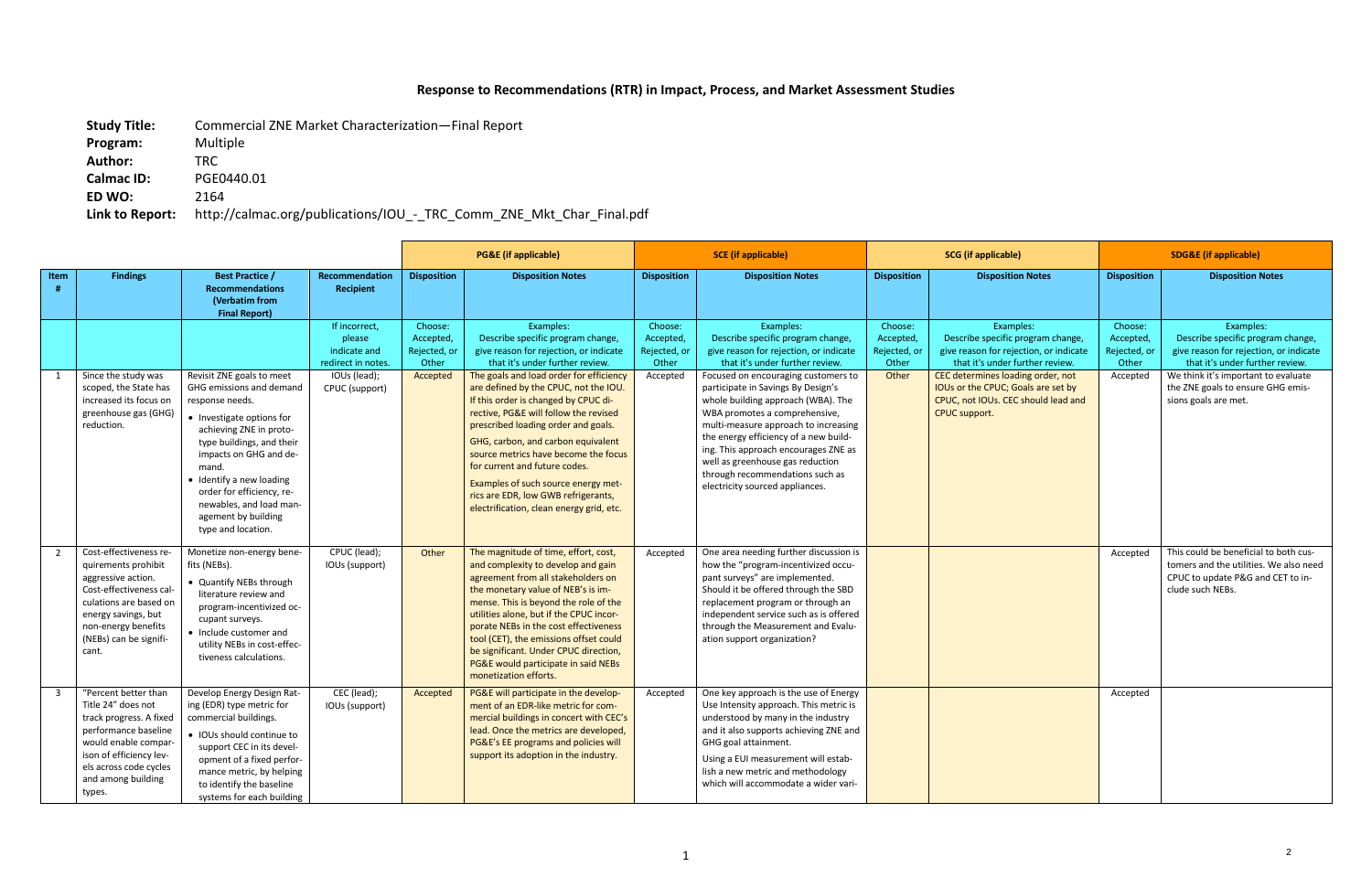|      |                                                                                                                                                                                                                            |                                                                                                                                                                                                  |                                                                        |                    | <b>PG&amp;E</b> (if applicable)                                                                                                                                                                                                                                                                                                                                                                            | <b>SCE</b> (if applicable) |                                                                                                                                                                                                                                                                                                                                                                                                                                                                                                                                                                                       | <b>SCG</b> (if applicable) |                          | <b>SDG&amp;E (if applicable)</b> |                          |
|------|----------------------------------------------------------------------------------------------------------------------------------------------------------------------------------------------------------------------------|--------------------------------------------------------------------------------------------------------------------------------------------------------------------------------------------------|------------------------------------------------------------------------|--------------------|------------------------------------------------------------------------------------------------------------------------------------------------------------------------------------------------------------------------------------------------------------------------------------------------------------------------------------------------------------------------------------------------------------|----------------------------|---------------------------------------------------------------------------------------------------------------------------------------------------------------------------------------------------------------------------------------------------------------------------------------------------------------------------------------------------------------------------------------------------------------------------------------------------------------------------------------------------------------------------------------------------------------------------------------|----------------------------|--------------------------|----------------------------------|--------------------------|
| Item | <b>Findings</b>                                                                                                                                                                                                            | <b>Best Practice /</b><br><b>Recommendations</b><br>(Verbatim from<br><b>Final Report)</b>                                                                                                       | Recommendation<br><b>Recipient</b>                                     | <b>Disposition</b> | <b>Disposition Notes</b>                                                                                                                                                                                                                                                                                                                                                                                   | <b>Disposition</b>         | <b>Disposition Notes</b>                                                                                                                                                                                                                                                                                                                                                                                                                                                                                                                                                              | <b>Disposition</b>         | <b>Disposition Notes</b> | <b>Disposition</b>               | <b>Disposition Notes</b> |
|      |                                                                                                                                                                                                                            | type.                                                                                                                                                                                            |                                                                        |                    |                                                                                                                                                                                                                                                                                                                                                                                                            |                            | ety of current and emerging technolo-<br>gies and help in transitioning away<br>from standard kWh and kW measure-<br>ments towards a GHG reduction<br>based approach.                                                                                                                                                                                                                                                                                                                                                                                                                 |                            |                          |                                  |                          |
| 4a   | Current trajectory is<br>~3% EUI reduction<br>each Title 24 Cycle for<br>commercial buildings.                                                                                                                             | Accelerate net energy re-<br>duction each code cycle.<br>Require deeper savings<br>through greater prescrip-<br>tive trade-offs.                                                                 | CEC (lead);<br>IOUs (support)                                          | Other              | PG&E agrees that setting greater pre-<br>scriptive requirements across enve-<br>lope, mechanical and lighting systems<br>will likely simplify the design process.<br>This should accelerate net energy re-<br>duction instead of the design team<br>making trade-offs among them. To<br>clarify, CEC sets the prescriptive val-<br>ues; PG&E follow and incorporate<br>them in future custom EE offerings. | Other                      | Although accelerating energy effi-<br>ciency through regulations is a cost-ef-<br>fective approach, consideration needs<br>to be given to the way it affects the<br>marketplace. If "forcing" compliance<br>is considered a negative by industry<br>stakeholders, it can cause pushback<br>and strong negative reactions. If this<br>approach is implemented, it will need<br>to be supported by enhanced training,<br>reasonable and low-cost goal attain-<br>ment and flexibility which allows the<br>marketplace to have various timelines<br>to adopt.                            |                            |                          | Accepted                         |                          |
| 4b   | Hospitals, hotels, and<br>restaurants have large<br>loads not regulated by<br>Title 24 or Title 20.                                                                                                                        | Continue to investigate op-<br>portunities to bring more<br>loads under Title 24 or Title<br>20.<br>• Short-term: Shift to EDR-<br>type metric<br>• Long-term: Shift to out-<br>come-based codes | CEC (lead);<br>IOUs (support)                                          | Accepted           | Agree in principle. CEC has started this<br>process in 2019 to regulate loads for<br>hospitals. Under CEC lead, PG&E sup-<br>ports similar efforts for other building<br>types that hadn't been covered in pre-<br>vious code cycles.                                                                                                                                                                      | Other                      | Consideration should be given to a<br>shift to EDR type metric or an Energy<br>Use Intensity (EUI) metric.<br>EUI, as stated in Item #3 response, is<br>widely understood and accepted by<br>many in the new construction industry<br>and will be the first step towards the<br>acceptance of a GHG-based metric to<br>support the strategy of the state and<br>CPUC.<br>However, this is only a good short-<br>term solution. The real effort should<br>be to replace an energy use related<br>goal to one that reflects the more per-<br>tinent and urgent goal of reducing<br>GHG. |                            |                          | Accepted                         |                          |
| 4c   | Five percent (5%) of<br>the commercial build-<br>ings market had solar<br>PV in 2018. Title 24-<br>2019 requires that<br>residential new con-<br>struction (but not<br>commercial) install<br>distributed genera-<br>tion. | Add requirements for re-<br>newable energy and load<br>management.<br>• Provide flexibility so pro-<br>ject teams can meet the<br>specific needs of each<br>site.                                | CEC (lead);<br>IOUs (support)                                          | Accepted           | Load management, in particular, is an<br>important part of this strategy.<br>Investigate the addition of PV require-<br>ments for non-res application in close<br>collaboration with the IOUs and mu-<br>nicipal utilities                                                                                                                                                                                 | Accepted                   |                                                                                                                                                                                                                                                                                                                                                                                                                                                                                                                                                                                       |                            |                          | Accepted                         |                          |
| 5a   | New requirements<br>can be more con-<br>tested (and take more<br>time for approval)                                                                                                                                        | Update existing reach code<br>requirements separately<br>from new developments.                                                                                                                  | Local Jurisdictions<br>(lead); IOUs,<br>through Reach<br>Code Programs | Accepted           | Many local jurisdictions are increas-<br>ingly focused on developing Reach<br>Codes to reduce energy usage in their                                                                                                                                                                                                                                                                                        | Accepted                   | Accept with the same concerns as<br>identified in 4a.                                                                                                                                                                                                                                                                                                                                                                                                                                                                                                                                 |                            |                          | Accepted                         |                          |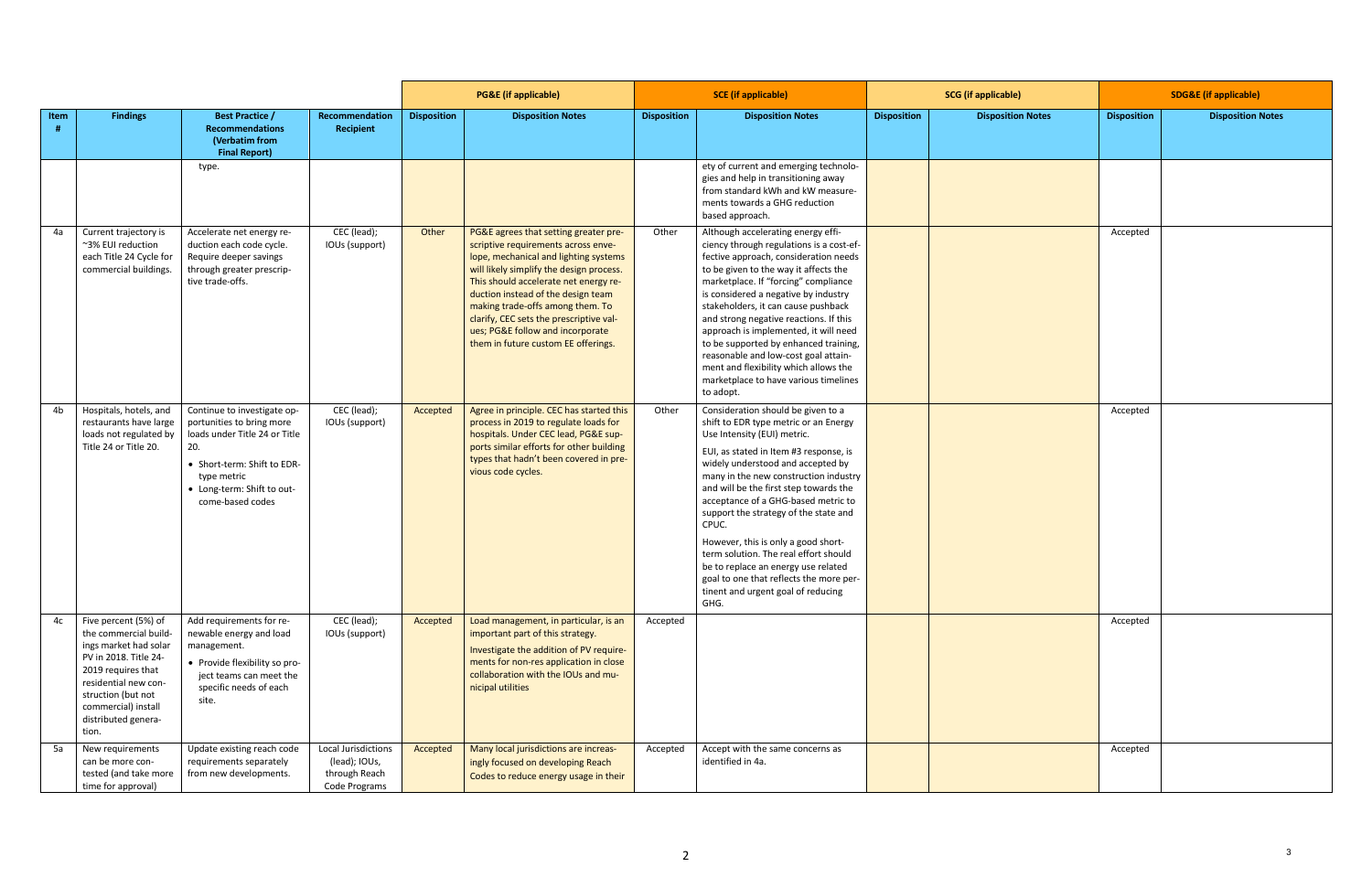|      |                                                                                                                                           |                                                                                                                          |                                                                                            |                    | <b>PG&amp;E</b> (if applicable)                                                                                                                                                                                                                                                                                                                                                                                                                                                                                                                                                                 | <b>SCE</b> (if applicable) |                                                                                                                                                                                                        | <b>SCG</b> (if applicable) |                                                                          | <b>SDG&amp;E</b> (if applicable) |                                                                               |
|------|-------------------------------------------------------------------------------------------------------------------------------------------|--------------------------------------------------------------------------------------------------------------------------|--------------------------------------------------------------------------------------------|--------------------|-------------------------------------------------------------------------------------------------------------------------------------------------------------------------------------------------------------------------------------------------------------------------------------------------------------------------------------------------------------------------------------------------------------------------------------------------------------------------------------------------------------------------------------------------------------------------------------------------|----------------------------|--------------------------------------------------------------------------------------------------------------------------------------------------------------------------------------------------------|----------------------------|--------------------------------------------------------------------------|----------------------------------|-------------------------------------------------------------------------------|
| Item | <b>Findings</b>                                                                                                                           | <b>Best Practice /</b><br><b>Recommendations</b><br>(Verbatim from<br><b>Final Report)</b>                               | Recommendation<br><b>Recipient</b>                                                         | <b>Disposition</b> | <b>Disposition Notes</b>                                                                                                                                                                                                                                                                                                                                                                                                                                                                                                                                                                        | <b>Disposition</b>         | <b>Disposition Notes</b>                                                                                                                                                                               | <b>Disposition</b>         | <b>Disposition Notes</b>                                                 | <b>Disposition</b>               | <b>Disposition Notes</b>                                                      |
|      | than renewals.                                                                                                                            |                                                                                                                          | (support)                                                                                  |                    | buildings. However, all Reach Code ac-<br>tivities are designed by the jurisdic-<br>tions and the IOUs cannot define or<br>propose these codes. PG&E will sup-<br>port these efforts through training<br>(WET) and preparation/promotion of<br>technical support documents.                                                                                                                                                                                                                                                                                                                     |                            |                                                                                                                                                                                                        |                            |                                                                          |                                  |                                                                               |
| 5b   | Projects may not com-<br>plete plan review<br>goals.                                                                                      | Impose enforcement mech-<br>anism, such as a deposit<br>that is refunded if goals are<br>met.                            | Local Jurisdictions<br>(lead); IOUs,<br>through Reach<br>Code Programs<br>(support)        | Other              | While this is solely the jurisdiction of<br>the local governments, PG&E will sup-<br>port through training. PG&E is not in a<br>position to be an enforcement agency<br>on behalf of local governments.                                                                                                                                                                                                                                                                                                                                                                                         | Rejected                   | This should not be a programmatic<br>decision.                                                                                                                                                         |                            |                                                                          | Accepted                         |                                                                               |
| 5c   | Cost effectiveness lim-<br>its scope of reach<br>codes.                                                                                   | Establish voluntary stand-<br>ards to encourage deeper<br>energy savings or reach ret-<br>rofits.                        | <b>Local Jurisdictions</b><br>(lead); IOUs,<br>through Reach<br>Code Programs<br>(support) | Accepted           | Similar to tech support for new build-<br>ings, PG&E provides technical support<br>for existing building reach codes and<br>will support voluntary standards led<br>by CEC.                                                                                                                                                                                                                                                                                                                                                                                                                     | Accepted                   |                                                                                                                                                                                                        |                            |                                                                          | Accepted                         |                                                                               |
| 5d   | Offering "carrots" will<br>increase participation<br>in voluntary pathway                                                                 | Encourage participation of<br>voluntary standards<br>through rewards, such as<br>density bonuses or tax in-<br>centives. | <b>Local Jurisdictions</b><br>(lead); IOUs,<br>through Reach<br>Code Programs<br>(support) | Other              | Customers living inside the jurisdic-<br>tions are eligible for existing incentive<br>programs and offerings by their re-<br>spective local governments. Tax incen-<br>tives and density bonuses are outside<br>of the IOU's scope.                                                                                                                                                                                                                                                                                                                                                             | Accepted                   |                                                                                                                                                                                                        |                            |                                                                          | Accepted                         |                                                                               |
| 6а   | California has no poli-<br>cies to directly regu-<br>late energy perfor-<br>mance and is not on<br>track to meet 2030<br>statewide goals. | Convene a statewide meet-<br>ing to develop a framework<br>for Building Performance<br>Standards.                        | CPUC & Local<br>Jurisdictions (lead);<br>CEC, CARB, IOU<br>Reach Code Staff<br>(support)   | Other              | PG&E has issue with the finding that<br>California "is not on track to meet<br>2030 goals." While this may be true<br>for existing buildings, it appears that<br>California may be on track for new<br>buildings.<br>PG&E accepts participation in a<br>statewide meeting for Building Perfor-<br>mance Standards with CPUC lead and<br>IOU support, with the following cave-<br>ats:<br>1. There is a broad range of<br>policies and each one re-<br>quires a different solution.<br>2. Having a meeting to more<br>clearly articulate how State<br>will achieve policies goals is<br>helpful. | Accepted                   | The tools and programs currently in<br>use are not able to adequately meas-<br>ure or provide an incentive after a<br>building is constructed and the build-<br>ing begins full and varied operations. |                            |                                                                          | Accepted                         |                                                                               |
| 6b   | <b>Building Performance</b><br>Standards may be<br>more feasible at the<br>local jurisdiction level<br>than statewide.                    | Local jurisdictions should<br>initiate implementation of<br><b>Building Performance</b><br>Standards.                    | CPUC & Local<br>Jurisdictions (lead);<br>CEC, CARB, IOU<br>Reach Code Staff<br>(support)   | Other              | This is an issue to be addressed by<br>state government policy and not by<br>the IOUs Reach Code support is less<br>important in this context                                                                                                                                                                                                                                                                                                                                                                                                                                                   | Other                      | Need more information in order to<br>understand issues and impacts of this<br>recommendation.                                                                                                          |                            |                                                                          | Accepted                         |                                                                               |
| 7a   | The replacement pro-<br>gram to Savings by<br>Design (SBD) could                                                                          | Couple financing offering<br>with the incentive in the                                                                   | IOUS                                                                                       | Other              | Note that RFP for the statewide re-<br>placement program for SBD is under-<br>way. Changes to the scope of this RFP                                                                                                                                                                                                                                                                                                                                                                                                                                                                             | Accepted                   | Offering of OBF, as a financial incen-<br>tive, would be beneficial and could                                                                                                                          | Rejected                   | The SBD replacement is the Statewide<br>New Construction Program (SWNC). | Accepted                         | The need to find a replacement pro-<br>gram for SBD is key. OBF is a good op- |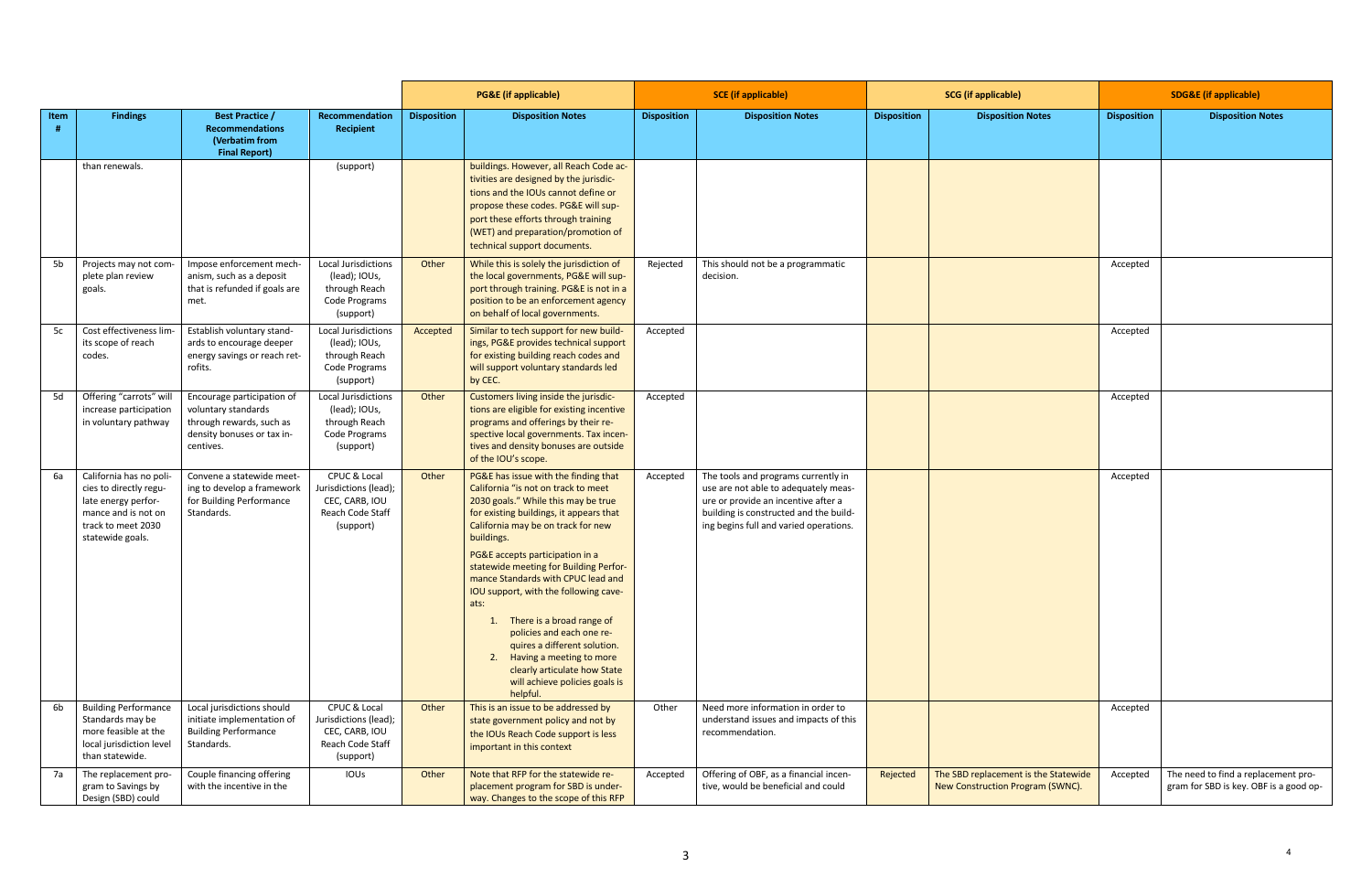|      |                                                                                                                                                               |                                                                                                                                                                                                                                                                                       |                                    |                    | <b>PG&amp;E</b> (if applicable)                                                                                                                                                                                                                                                                                                                                                                                                                                                                                                                                                                                                                                          | <b>SCE</b> (if applicable) |                                                                                                                                                                                                                                                                                                                                       | <b>SCG</b> (if applicable) |                                                                                                                                                                                                                       | <b>SDG&amp;E</b> (if applicable) |                                                                                                                                                                                                                                                                                                                                                                                                      |
|------|---------------------------------------------------------------------------------------------------------------------------------------------------------------|---------------------------------------------------------------------------------------------------------------------------------------------------------------------------------------------------------------------------------------------------------------------------------------|------------------------------------|--------------------|--------------------------------------------------------------------------------------------------------------------------------------------------------------------------------------------------------------------------------------------------------------------------------------------------------------------------------------------------------------------------------------------------------------------------------------------------------------------------------------------------------------------------------------------------------------------------------------------------------------------------------------------------------------------------|----------------------------|---------------------------------------------------------------------------------------------------------------------------------------------------------------------------------------------------------------------------------------------------------------------------------------------------------------------------------------|----------------------------|-----------------------------------------------------------------------------------------------------------------------------------------------------------------------------------------------------------------------|----------------------------------|------------------------------------------------------------------------------------------------------------------------------------------------------------------------------------------------------------------------------------------------------------------------------------------------------------------------------------------------------------------------------------------------------|
| Item | <b>Findings</b>                                                                                                                                               | <b>Best Practice /</b><br><b>Recommendations</b><br>(Verbatim from<br><b>Final Report)</b>                                                                                                                                                                                            | Recommendation<br><b>Recipient</b> | <b>Disposition</b> | <b>Disposition Notes</b>                                                                                                                                                                                                                                                                                                                                                                                                                                                                                                                                                                                                                                                 | <b>Disposition</b>         | <b>Disposition Notes</b>                                                                                                                                                                                                                                                                                                              | <b>Disposition</b>         | <b>Disposition Notes</b>                                                                                                                                                                                              | <b>Disposition</b>               | <b>Disposition Notes</b>                                                                                                                                                                                                                                                                                                                                                                             |
|      | help address first cost<br>barrier, which market<br>actors identified as a<br>barrier to ZNE and ul-<br>tra-efficient buildings.                              | SBD-replacement program.<br>• Recommend the On-Bill<br>Financing (OBF) program<br>as a resource (in addition<br>to the SBD-replacement<br>program) for retrofit pro-<br>jects.<br>• Offer a financing option<br>in addition to other pro-<br>gram incentives for new<br>construction. |                                    |                    | at this time is not recommended so as<br>to reduce complicating the bidding<br>process. Once a successful bidder, or<br>group of bidders is selected, this rec-<br>ommendation will be shared with<br>them. If it is determined that this rec-<br>ommendation requires material<br>changes to the resultant contract(s),<br>recommend that the IOU's consider<br>the cost/benefit of the changes prior<br>to modification of the program.<br>PG&E would consider recommenda-<br>tion for on-bill financing in the context<br>of NC alterations only in an existing fa-<br>cility. OBF for greenbuild projects is<br>problematic due to the lack of a billing<br>account. |                            | potentially increase interest in pro-<br>gram participation.<br>However, due to lacking an approved<br>methodology for establishing a base-<br>line to calculate energy savings for<br>new construction projects and bill-<br>neutral loan repayment calculations,<br>historically SBD has not been able to<br>take advantage of OBF. |                            | SWNC efforts will be proposed by bid-<br>ders, not by IOUs. Cost effectiveness<br>concerns will be paramount. Bidders<br>may or may not choose to include fi-<br>nancing.                                             |                                  | tion but not many customers partici-<br>pate in it. We need to have a program<br>that is specific to ZNE buildings.                                                                                                                                                                                                                                                                                  |
| 7b   | ZNE operations and<br>maintenance cost may<br>be high for some<br>strategies.                                                                                 | Offer optional post-occu-<br>pancy support in the SBD-<br>replacement program.                                                                                                                                                                                                        | <b>IOUs</b>                        | Other              | See response to 7a.                                                                                                                                                                                                                                                                                                                                                                                                                                                                                                                                                                                                                                                      | Accepted                   |                                                                                                                                                                                                                                                                                                                                       | Rejected                   | IOUs will not be implementing the<br>SBD replacement.                                                                                                                                                                 | Accepted                         | SBD EE and incentive calculations are<br>based on modeling assumptions that<br>may not reflect the actual energy use<br>profile. Providing post occupancy sup-<br>port to "fully commission" a new<br>building once occupied (6-12 months<br>later)) will help to ensure and validate<br>long term EE savings and address any<br>significant discrepancies in the early<br>post construction stages. |
| 7c   | SBD had variations on<br>data tracked between<br>IOUS.                                                                                                        | Require documentation of<br>predicted energy use and<br>savings in the SBD-replace-<br>ment program.                                                                                                                                                                                  | <b>IOUS</b>                        | Other              | See response to 7a.<br>Additionally, PG&E agrees that con-<br>sistent data and reporting mecha-<br>nisms are essential to effectively ad-<br>minister Statewide Programs.                                                                                                                                                                                                                                                                                                                                                                                                                                                                                                | Accepted                   | The current modeling tool used in the<br>program provides estimates of im-<br>pacts to energy use.                                                                                                                                                                                                                                    | Accepted                   | Well-supported energy savings fore-<br>cast will be required of SWNC bidders.                                                                                                                                         | Accepted                         | It would be good to have this infor-<br>mation since energy use may vary<br>across the IOU's based on climate<br>zones, building types and modeling as-<br>sumptions.                                                                                                                                                                                                                                |
|      | Post-occupancy incen-<br>tives will encourage<br>metered energy sav-<br>ings. Actual energy<br>use may also exceed<br>modeled predictions.                    | Use a partial "pay for per-<br>formance" incentive struc-<br>ture or require projects to<br>provide 12 to 24 months of<br>post-occupancy data in re-<br>placement program.                                                                                                            | IOUS                               | Other              | See response to 7a.<br>Note: Responses from the RFA indi-<br>cate that multiple 3Ps may address<br>this recommendation in the RFP.                                                                                                                                                                                                                                                                                                                                                                                                                                                                                                                                       | Accepted                   | Recommend using the recently re-<br>leased CPUC NMEC guidelines as a<br>template. Modifications such as a 12<br>to 24 months measurement time pe-<br>riod requirement is a good recom-<br>mendation.                                                                                                                                  | Rejected                   | This requirement may or may not be<br>proposed by bidders. Post occupancy<br>data requirement will reduce TRC of<br>bidder's proposal. As such it might<br>make the difference between a win-<br>ning and losing bid. | Other                            | Accepted with caveat: Might want to<br>apply this to larger new projects (i.e.,<br>greater than 25,000 square feet only.<br>May be a financial burden for small to<br>mid-size new construction projects<br>(under 25K square feet).                                                                                                                                                                 |
| 7e   | Indoor environmental<br>quality (IEQ) is a com-<br>mon ZNE driver. How-<br>ever, there is a lack of<br>documented occupant<br>benefits with some<br>measures. | Offer incentives for admin-<br>istering an IEQ survey of oc-<br>cupants in replacement<br>program.                                                                                                                                                                                    | <b>IOUS</b>                        | Other              | IEQ is one of many NEBs that a non-<br>residential customer may consider.<br>The magnitude of time, effort, cost,<br>and complexity to develop and gain<br>agreement from all stakeholders on<br>the monetary value of NEB's is im-<br>mense. This is beyond the role of the<br>utilities alone, but if the CPUC incor-<br>porate NEBs, in general, and IEQ, in<br>particular, in the cost effectiveness<br>tool (CET), the effect on the project                                                                                                                                                                                                                        | Rejected                   | Recommend having a separate study<br>performed not related to the energy<br>efficiency effort.                                                                                                                                                                                                                                        | Rejected                   | Additional cost will reduce bidder's<br>cost effectiveness.                                                                                                                                                           | Accepted                         | Indoor Air Quality has become an im-<br>portant factor for ZNE buildings. It<br>would be beneficial to track the IAQ<br>or incentives it.                                                                                                                                                                                                                                                            |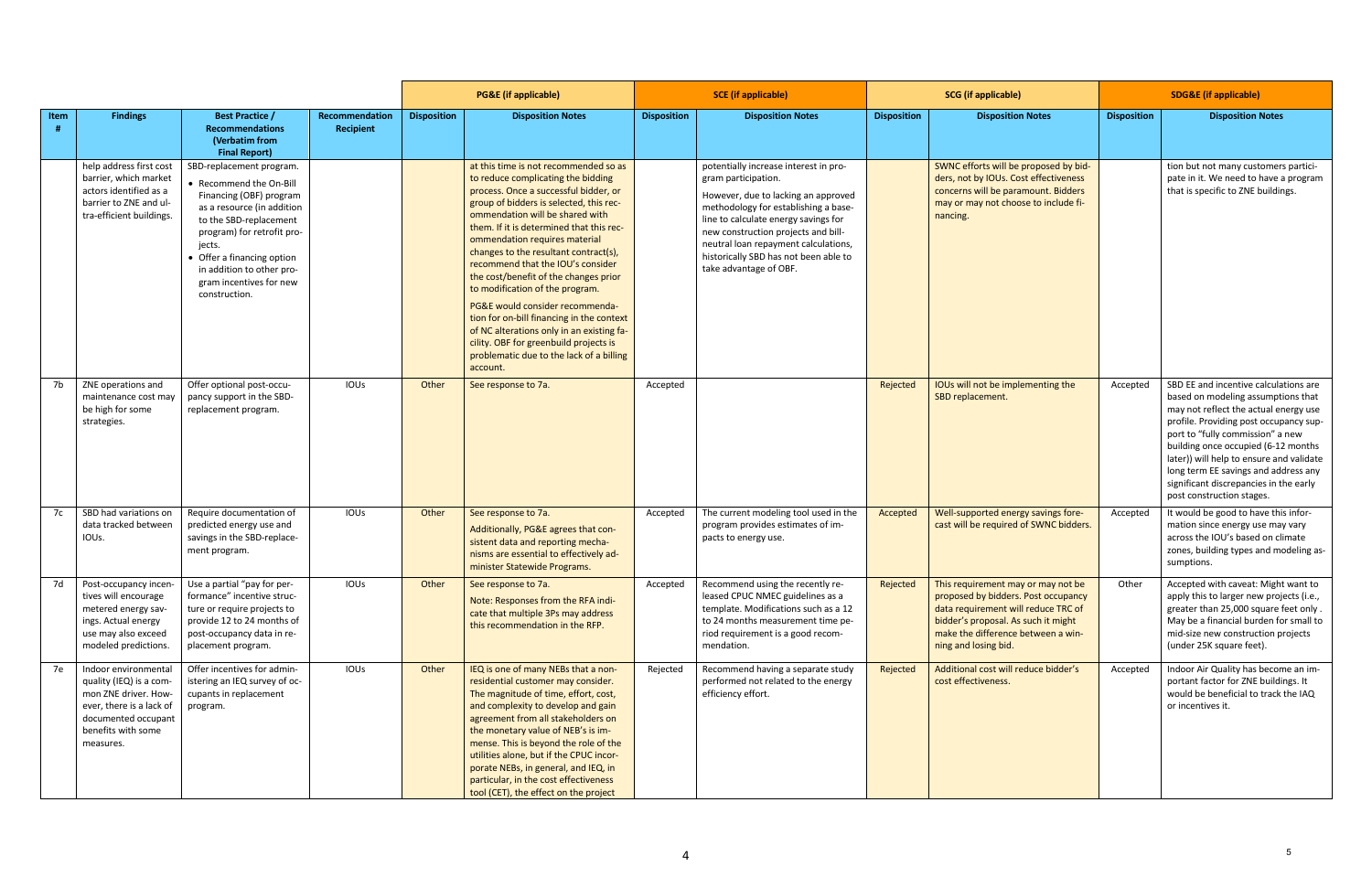|      |                                                                                                                                                                                                                                        |                                                                                                                                                                                                                                                                                  |                                    |                    | <b>PG&amp;E</b> (if applicable)                                                                                                                                                                                                                                                                                                                                        |                    | <b>SCE</b> (if applicable)                                                                                                                                                                                                                                                                                                 |                    | <b>SCG</b> (if applicable)                                                                                                                   | <b>SDG&amp;E</b> (if applicable) |                                                                                                                                                                                                                        |
|------|----------------------------------------------------------------------------------------------------------------------------------------------------------------------------------------------------------------------------------------|----------------------------------------------------------------------------------------------------------------------------------------------------------------------------------------------------------------------------------------------------------------------------------|------------------------------------|--------------------|------------------------------------------------------------------------------------------------------------------------------------------------------------------------------------------------------------------------------------------------------------------------------------------------------------------------------------------------------------------------|--------------------|----------------------------------------------------------------------------------------------------------------------------------------------------------------------------------------------------------------------------------------------------------------------------------------------------------------------------|--------------------|----------------------------------------------------------------------------------------------------------------------------------------------|----------------------------------|------------------------------------------------------------------------------------------------------------------------------------------------------------------------------------------------------------------------|
| Item | <b>Findings</b>                                                                                                                                                                                                                        | <b>Best Practice /</b><br><b>Recommendations</b><br>(Verbatim from<br><b>Final Report)</b>                                                                                                                                                                                       | Recommendation<br><b>Recipient</b> | <b>Disposition</b> | <b>Disposition Notes</b>                                                                                                                                                                                                                                                                                                                                               | <b>Disposition</b> | <b>Disposition Notes</b>                                                                                                                                                                                                                                                                                                   | <b>Disposition</b> | <b>Disposition Notes</b>                                                                                                                     | <b>Disposition</b>               | <b>Disposition Notes</b>                                                                                                                                                                                               |
|      |                                                                                                                                                                                                                                        |                                                                                                                                                                                                                                                                                  |                                    |                    | cost effectiveness could be significant.<br>Under CPUC direction, PG&E would<br>participate in said NEBs monetization<br>efforts.                                                                                                                                                                                                                                      |                    |                                                                                                                                                                                                                                                                                                                            |                    |                                                                                                                                              |                                  |                                                                                                                                                                                                                        |
| 8a   | Market actors cite<br>non-energy benefits<br>as drivers to ZNE.                                                                                                                                                                        | Emphasize NEBs to project<br>teams using outcome of<br>Recommendation 2.                                                                                                                                                                                                         | <b>IOUS</b>                        | Other              | If NEBs defined, prioritized, and mon-<br>etized, PG&E would support the incor-<br>poration of messaging about these<br>NEBs into this comprehensive ap-<br>proach. PG&E would support a mes-<br>saging strategy that includes both en-<br>ergy and non-energy benefits, that<br>would present a complete and holistic<br>picture of the benefits of ZNE.              | Accepted           |                                                                                                                                                                                                                                                                                                                            | Other              | Initiate EMV study to understand the<br>effects of non-energy benefits to-<br>wards ZNE buildings for both retrofit<br>and new construction. | Accepted                         | NEB's could be beneficial to achieve<br>ZNE. We also need CPUC to update<br>P&G and CET to include such NEBs.                                                                                                          |
| 8b   | Incremental costs are<br>low for ZNE and ultra-<br>efficient buildings,<br>and sales and rental<br>premiums should pro-<br>vide high Return on<br>Investment (ROI).                                                                    | Highlight high ROI, particu-<br>larly for privately-owned<br>buildings.                                                                                                                                                                                                          | <b>IOUS</b>                        | Other              | Industry or government produced<br>benchmarking and referenceable case<br>studies that demonstrate the low in-<br>cremental cost and high ROI would<br>help to validate these claims for cus-<br>tomers. With the above information.<br>PG&E would support messaging of<br>high ROI claims associated with ZNE.                                                        | Accepted           | ROI is a good measurement. ROI is not<br>universally identified as a standard<br>business benchmark to determine if<br>an efficiency measure will be imple-<br>mented or not. Simple payback should<br>also be included. It is more universally<br>requested.                                                              | Other              | Unclear to whom the IOUs should<br>"Highlight high ROI."                                                                                     | Accepted                         | We need to highlight buildings that<br>ZNE so it will drive others to want to<br>transition their buildings to ZNE. If we<br>can show that the effort put into mak-<br>ing the building ZNE pays off for the<br>owner. |
| 8c   | Market actors com-<br>monly cite marketabil-<br>ity as a driver to ZNE.<br>There is also generally<br>high participation of<br>buildings in LEED than<br>SBD, and much higher<br>penetration of LEED<br>and SBD than ZNE<br>buildings. | Consider providing a ZNE<br>recognition program for<br>companies and buildings<br>that achieve ZNE.<br>• To identify projects for<br>recognition, leverage<br>those identified by NBI<br>or that participated in<br>the Living Futures Insti-<br>tute or LEED-ZNE pro-<br>grams. | IOUS                               | Other              | Existing LEED programs could be ex-<br>panded to incorporate a ZNE recogni-<br>tion program. This would better lever-<br>age the pre-existing equity inherent in<br>the existing LEED certifications and ex-<br>pand them to encompass ZNE as an<br>additional point of distinction.                                                                                   | Accepted           |                                                                                                                                                                                                                                                                                                                            | Rejected           | IOUs will not be implementing the<br>SBD replacement.                                                                                        | Accepted                         | The is a great way to recognize build-<br>ings that achieve ZNE. We would need<br>to come up with a way to score/rate<br>the building and a certificate that was<br>recognizable, like LEED.                           |
| 9а   | Integrated design<br>helps achieve ZNE and<br>reduce cost.                                                                                                                                                                             | Continue to provide train-<br>ing on integrated design<br>and compare curriculum to<br>high priority technologies<br>presented in Itron (2019)<br>study.                                                                                                                         | IOUS                               | Accepted           | Training will continue to cover inte-<br>grated design and curriculum will em-<br>phasize high priority technologies in-<br>cluding building envelope, fenestra-<br>tion, HVAC, IAQ, Lighting, plug-loads,<br>DR, occupant behavior, controls, wa-<br>ter heating, whole-building perfor-<br>mance, DG, storage, grid interaction,<br>energy modeling and other tools. | Accepted           |                                                                                                                                                                                                                                                                                                                            | Accepted           | Conditional acceptance; will be deter-<br>mined based on budget considera-<br>tions.                                                         | Accepted                         | Training is key and beneficial. Case<br>studies can help with market transfor-<br>mation.                                                                                                                              |
| 9b   | Several trainings re-<br>quested are already<br>provided through<br><b>Workforce Education</b><br>and Training (WE&T).                                                                                                                 | Use the upcoming WE&T<br>Market Assessment to<br>parse out actual training<br>needs vs. participation chal-<br>lenges.<br>• Identify opportunities to<br>increase participation in<br>trainings.                                                                                 | IOUS                               | Accepted           | PG&E will use the WE&T Market As-<br>sessment and feedback/experience<br>gained from other similar trainings to<br>identify opportunities to increase user<br>participation and to build/deliver cur-<br>ricula suitable to encourage industry<br>adoption of ZNE.                                                                                                     | Accepted           | Reaching out to stakeholders is a very<br>good idea. One of the key issues the<br>group can consider is the current<br>treatment of training costs and ex-<br>penses towards a program's cost-ef-<br>fective performance. Without a solu-<br>tion to this issue, increased use of<br>training will not be a viable option. | Accepted           | Will incorporate based on the final<br><b>WE&amp;T Market Assessment</b>                                                                     | Accepted                         | We can work with our WET teams to<br>implement this.                                                                                                                                                                   |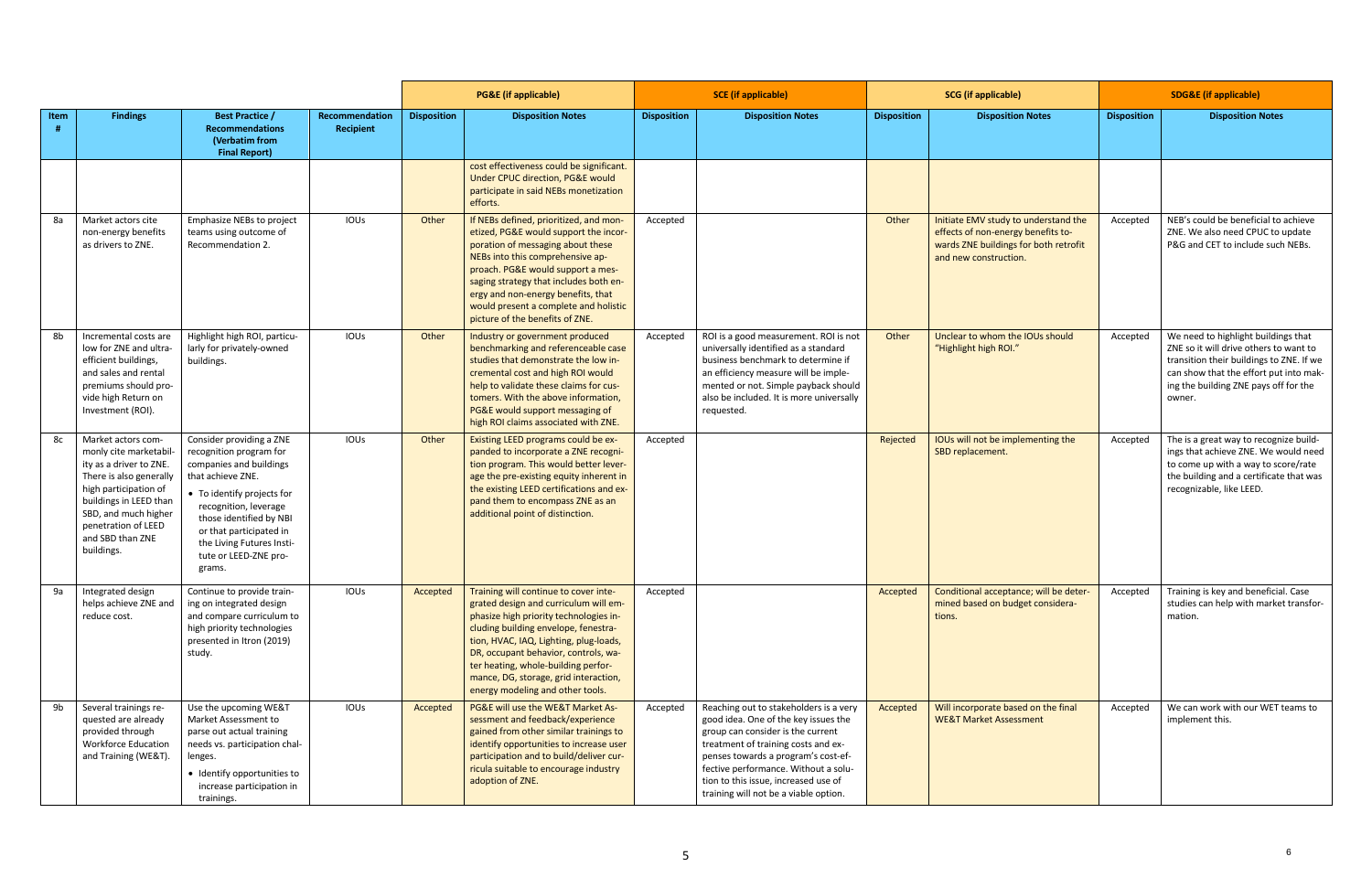|      |                                                                                                                                                                       |                                                                                                                                                                                                                                                                                                                 |                                    |                    | <b>PG&amp;E</b> (if applicable)                                                                                                                                                                                                                                                                                                                                                                                                       | <b>SCE</b> (if applicable) |                                                                                                                                                                                                            |                    | <b>SCG</b> (if applicable)                                                           | <b>SDG&amp;E</b> (if applicable) |                          |
|------|-----------------------------------------------------------------------------------------------------------------------------------------------------------------------|-----------------------------------------------------------------------------------------------------------------------------------------------------------------------------------------------------------------------------------------------------------------------------------------------------------------|------------------------------------|--------------------|---------------------------------------------------------------------------------------------------------------------------------------------------------------------------------------------------------------------------------------------------------------------------------------------------------------------------------------------------------------------------------------------------------------------------------------|----------------------------|------------------------------------------------------------------------------------------------------------------------------------------------------------------------------------------------------------|--------------------|--------------------------------------------------------------------------------------|----------------------------------|--------------------------|
| Item | <b>Findings</b>                                                                                                                                                       | <b>Best Practice /</b><br><b>Recommendations</b><br>(Verbatim from<br><b>Final Report)</b>                                                                                                                                                                                                                      | Recommendation<br><b>Recipient</b> | <b>Disposition</b> | <b>Disposition Notes</b>                                                                                                                                                                                                                                                                                                                                                                                                              | <b>Disposition</b>         | <b>Disposition Notes</b>                                                                                                                                                                                   | <b>Disposition</b> | <b>Disposition Notes</b>                                                             | <b>Disposition</b>               | <b>Disposition Notes</b> |
|      |                                                                                                                                                                       | · Identify needs, audi-<br>ences, and delivery<br>methods for coursework<br>that can build the busi-<br>ness case for ZNE.                                                                                                                                                                                      |                                    |                    |                                                                                                                                                                                                                                                                                                                                                                                                                                       |                            |                                                                                                                                                                                                            |                    |                                                                                      |                                  |                          |
| 10   | Mandated training<br>would reach a much<br>larger audience, but<br>California governors<br>have rejected continu-<br>ing education require-<br>ments.                 | Convene a statewide forum<br>to discuss requirements for<br>continuing ZNE and GHG<br>education.                                                                                                                                                                                                                | CPUC (lead);<br>IOUs (support)     | Accepted           | If the CPUC convenes a statewide ZNE<br>forum, PG&E would support this ef-<br>fort to continue discussion of ZNE and<br>GHG reduction education, in concert<br>with CEC's lead.                                                                                                                                                                                                                                                       | Accepted                   | See response in #9b.                                                                                                                                                                                       |                    |                                                                                      | Accepted                         |                          |
| 11   | Benchmarking was re-<br>cently mandated for<br>large buildings. Com-<br>pliance software does<br>not accurately capture<br>some advanced strat-<br>egies.             | Allow 3rd parties access to<br>modeling (in addition to<br>benchmarking) data, to al-<br>low for improvements in<br>model accuracy.<br>• Compare modeled and<br>actual energy use.<br>· IOUs can help prioritize<br>modeling improvements<br>by identifying common<br>strategies in their cus-<br>tom programs. | CEC (lead);<br>IOUs (support)      | Other              | The CEC is the entity that decides on<br>producing and disseminating model-<br>ing data. Under CEC lead, PG&E sup-<br>ports this effort. A statewide non-resi-<br>dential compliance database would be<br>a very valuable tool for helping admin-<br>ister EE programs                                                                                                                                                                | Other                      | This recommendation needs more<br>definition. It might be prudent to con-<br>vene a working group to identify the<br>information needed and ensuring cus-<br>tomer confidentiality in its being<br>shared. |                    |                                                                                      | Accepted                         |                          |
| 12   | Statewide ZNE pro-<br>gress is not tracked.                                                                                                                           | Track ZNE claims in a cen-<br>tral registry. Consider creat-<br>ing an internship program<br>to create the registry.                                                                                                                                                                                            | CPUC (lead);<br>CEC (support)      | Other              | If a central registry is established un-<br>der CPUC lead, PG&E will support as<br>necessary. Note that protection of<br>customer PII may reduce the useful-<br>ness of such a registry.                                                                                                                                                                                                                                              | Accepted                   |                                                                                                                                                                                                            |                    |                                                                                      | N/A                              |                          |
| 13a  | Actual energy use var-<br>ies by operation and<br>occupant behavior.<br>Facility operators are<br>in a good position to<br>identify opportunities<br>for improvement. | Provide an industry compe-<br>tition for strategies to im-<br>prove operations and occu-<br>pant behavior.                                                                                                                                                                                                      | <b>IOUS</b>                        | Other              | While this idea appears to have merit,<br>we think this recommendation should<br>be addressed statewide by the CEC,<br>not at the IOU level. Suggest this be<br>considered under EPIC.                                                                                                                                                                                                                                                | Accepted                   | Positive competition can be effective<br>tool in encouraging and modifying be-<br>havior to support energy efficient de-<br>cisions rather than mandating them.                                            | Rejected           | IOUs will not be implementing the<br>SBD replacement.                                | Accepted                         |                          |
| 13b  | Most ZNE project<br>teams track building<br>performance                                                                                                               | Ask ZNE contacts for meth-<br>ods to reduce occupant en-<br>ergy use. Methods can be<br>publicized through social<br>media, short videos, or case<br>studies.                                                                                                                                                   | IOUS                               | Other              | Rather than ask ZNE contacts for<br>methods, recommend that we pro-<br>mote and highlight proven techniques<br>and approaches gleaned from a com-<br>missioned study and/or approaches<br>identified and proven via prior pro-<br>grams or campaigns (e.g. Step Up and<br>Power Down, or other ZNE projects).<br>Once methods are identified and pri-<br>oritized, PG&E would support the in-<br>corporation of messaging about these | Accepted                   | This effort can be made more effec-<br>tive if it is combined with the industry<br>competition approach as stated in<br>Item #13a.                                                                         | Rejected           | IOUs are going through a solicitation.<br>The design of the program is un-<br>known. | Accepted                         |                          |